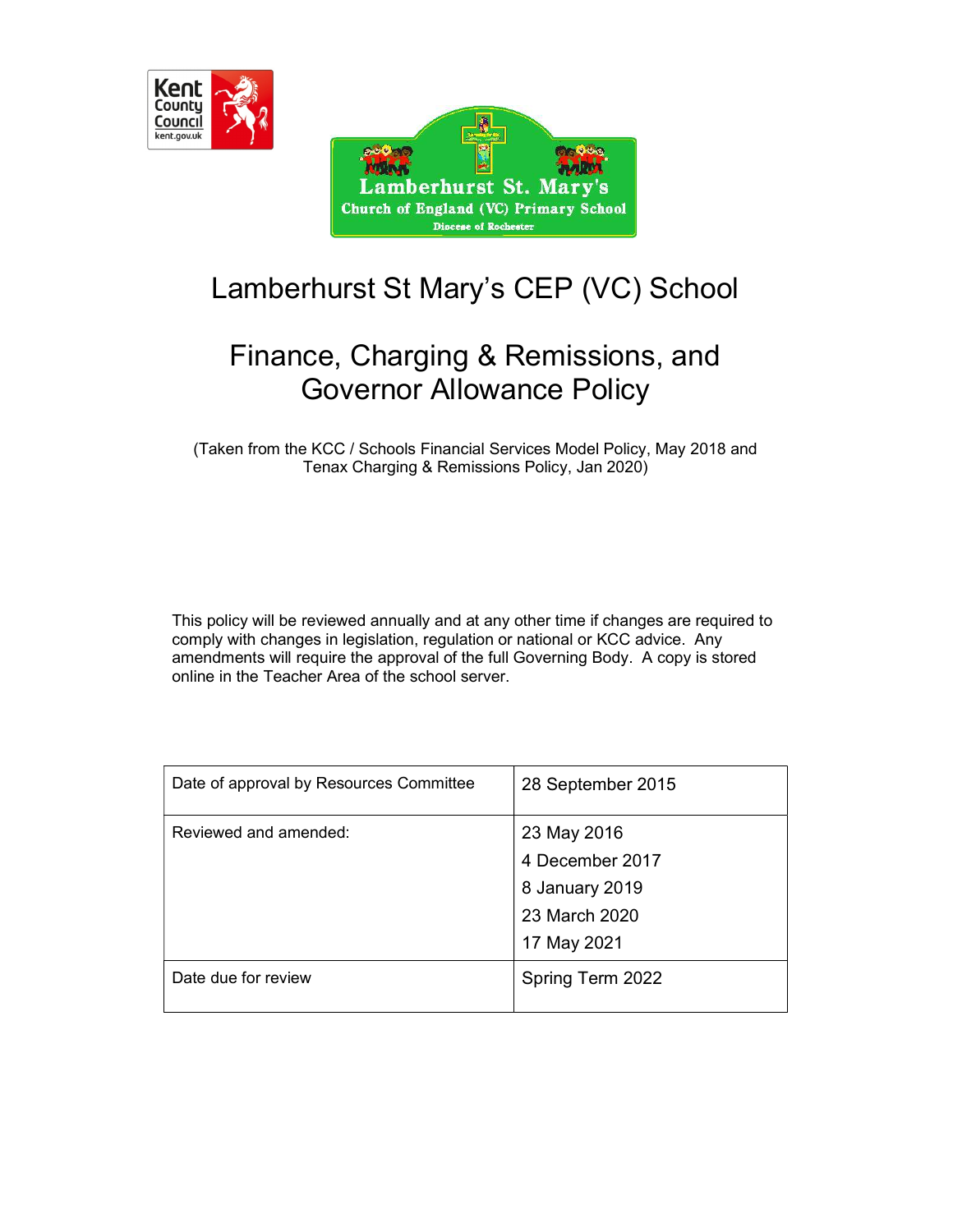#### 1. Introduction

The Governors of Lamberhurst St Mary's School are committed to providing sound financial controls, to achieving value for money and to being worthy custodians of public money. To achieve these aims the Headteacher and the Governing Body have drawn up this Finance Policy to provide the guiding principles for which all Governors and staff will operate within.

This Policy has been drawn up in accordance with the Local Authority's (LA) Scheme for Financing Schools.

#### 2. Principles

Lamberhurst St Mary's School Finance Policy will adhere to the following principles:

 The responsibilities of the Governing Body, its committees, the Headteacher and staff will be clearly defined and limits of delegated authority established, where applicable.

The **Governing Body** is responsible for taking steps to ensure that expenditure reflects best value principles. This is done by:

- Using both performance data and financial benchmarking to **compare** to similar schools locally and nationally.
- Using the information gained to *challenge* performance and set new targets
- Using fair *competition* through quotations and tenders, ensuring resources and contracts for services are secured in the most economic, efficient and effective way
- Consulting parents on policy development and major changes in the use of resources

The school will establish sound internal financial controls, based on the LA's Financial Controls, to ensure the reliability and accuracy of its financial transactions.

The budget will reflect the school's prioritised educational objectives through its links to the School Improvement Plan, which indicates the resource implications of each priority.

The budget will be subject to effective monitoring, allowing the Governors, Headteacher and staff to maintain financial control in line with the Balance Control Mechanism by reviewing the current position and taking any remedial action necessary.

The school will be adequately insured against exposure to risk.

The school will ensure that:

- The Budget Share is spent for the purpose of the school only
- Purchasing arrangements achieve value for money
- There are sound procedures for the administration of personnel matters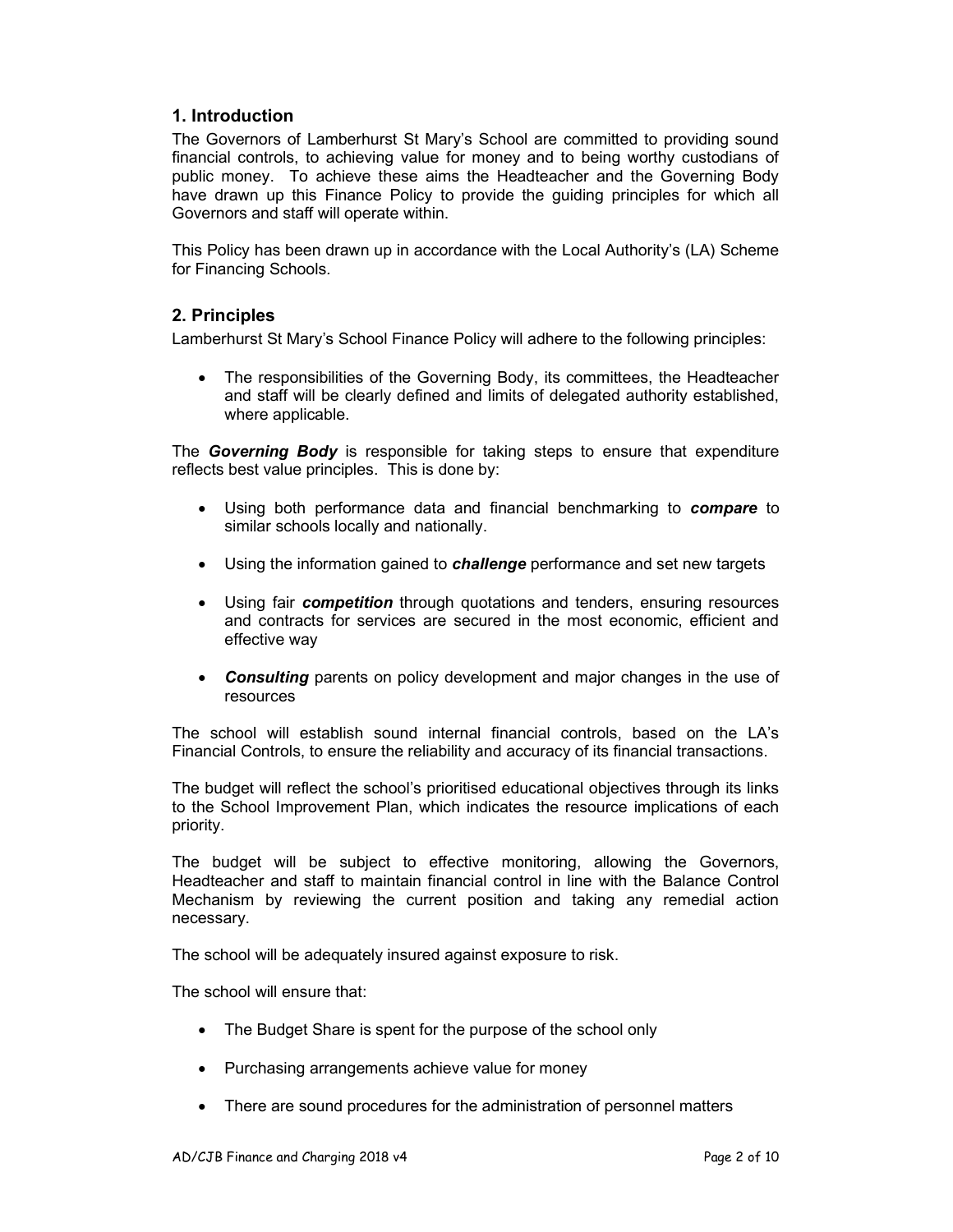- There are sound procedures for the administration of payroll matters
- Stocks, stores and assets are recorded and adequately safeguarded against loss or theft
- All income due is identified and all collections receipted, recorded and banked promptly
- The operation of the bank account and the reconciliation of bank balances with the accounting records are properly controlled
- The use of the school credit card is strictly controlled
- Any suspected irregularity will be reported immediately to the LA's Head of Internal Audit
- The school will adhere to current GDPR Data Protection legislation
- Appropriate training in financial administration will be given to enable staff cover at all times

#### 3. Putting Policy into Practice

#### 3.1 Delegated Authority

The Full Governing Body of Lamberhurst St Mary's CE Primary School has overall responsibility for the management of all of the school's finances covering the revenue budget, other budgets delegated or devolved by the LA and other funds (e.g. the School Voluntary Fund).

The **Full Governing Body** of Lamberhurst St Mary's CE Primary School will ensure the annual detailed report of the Schools Financial Value Standard (SFVS) is provided to them and the chair of governors will sign the completed form prior to sending a copy to the Local Authority.

The Resources Committee is delegated responsibility by the Full Governing Body for the following aspects of financial management;

- Evaluate and recommend the three year budget plan, which shows clear links to the School Improvement Plan, for approval by the Full Governing Body
- To review annually the Finance Policy and agree levels of delegation for approval by the Full Governing Body
- To review annually the Charges and Remissions Policy for approval by the Full Governing Body
- To review a Pay Policy for approval by the Full Governing Body
- To make decisions in respect of service agreements and insurance
- To advise the Full Governing Body of any consultations to change the LA Scheme for Financing Schools, to allow the school to respond to any consultation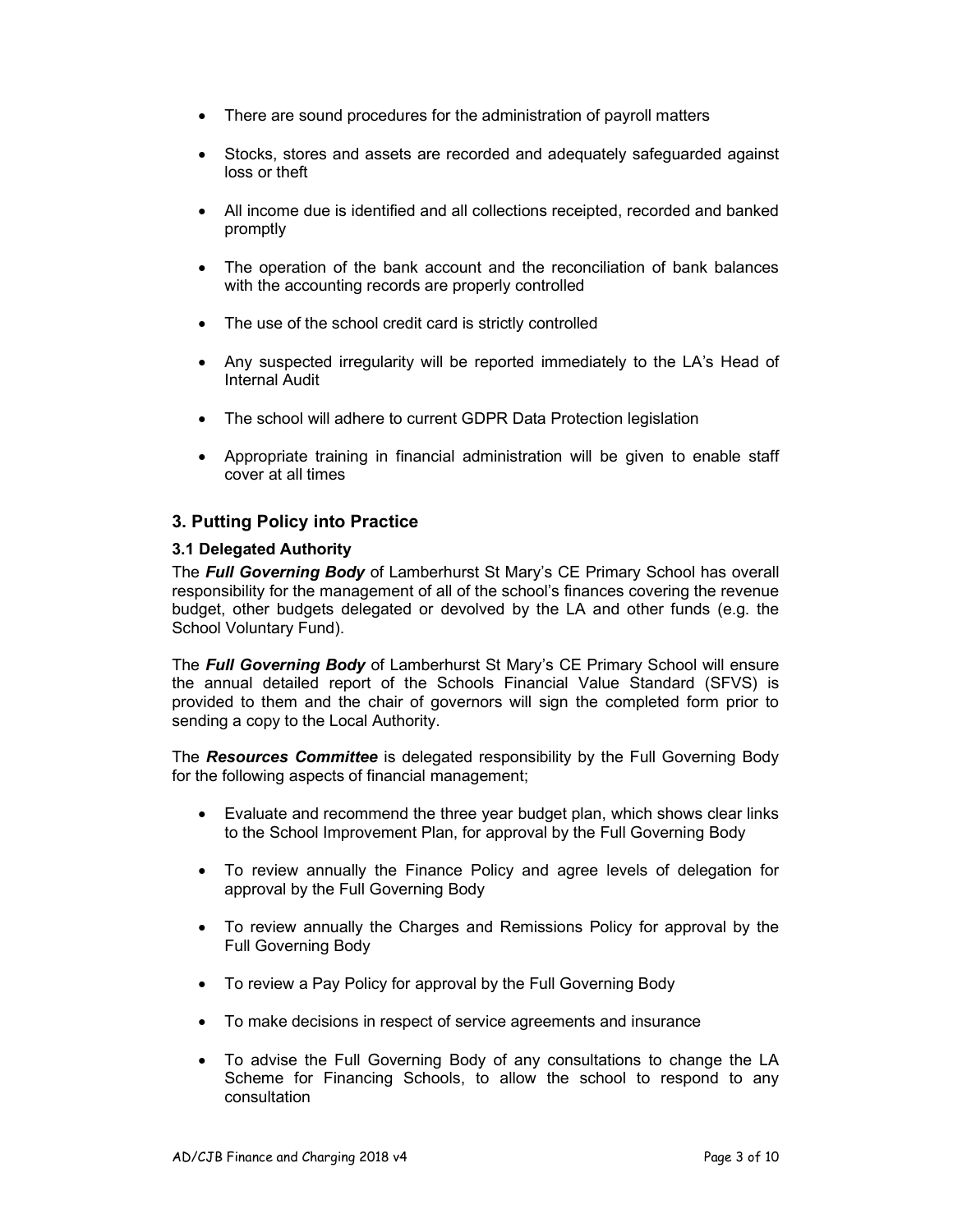- To report monitoring and the outturn position to the Full Governing Body, highlighting any significant variances
- Evaluate any proposed virements
- Evaluate and report on Tenders for Contract Services to the Full Governing Body
- Keeping in-school financial procedures under review
- Benchmark the school's financial performance and report to the Full Governing Body
- Evaluate and recommend the annual Best Value Statement and present to the Full Governing Body for approval

The **Headteacher** is responsible for implementing the decisions of the Governing Body and for the operational management of the school. The general administration of financial procedures may be delegated to other members of staff at the discretion of the Headteacher and this delegation should be documented in the Finance Policy.

#### 3.2 Internal Financial Controls

The internal financial controls operated by Lamberhurst St Mary's CE Primary School follow the controls set out in the LA's Scheme for Financing Schools.

#### 3.3 Financial Links to the School Improvement Plan

The School Improvement Plan has sufficient scope and depth of the financial implications and it is reflected in the school's three year budget plan.

#### 3.4 Monitoring and Virements

Lamberhurst St Mary's CE Primary School recognises that the regular monitoring of income and expenditure against the agreed budget is central to effective financial management. To this end, the Headteacher carries out a monthly internal monitoring procedure, copied to the Chair of the Resources Committee. A monitoring report is taken to all meetings of the Resources which reports, as required, to the Full Governing Body. Monitoring reports are submitted to the LA in accordance with its timetable. Governors should ensure their meetings are timed to see all monitoring submitted to the LA in accordance with its timetable. This will ensure they have an up-to-date position of the school's finances.

On occasions, virements need to be carried out. Virements to the approved budget are minuted appropriately and require the following authorisation:

Virements up to £8,000 – The Headteacher, reported to the Resources Committee

Virements up to £10,000 – The Resources Committee

Virements over £10,000 – The Full Governing Body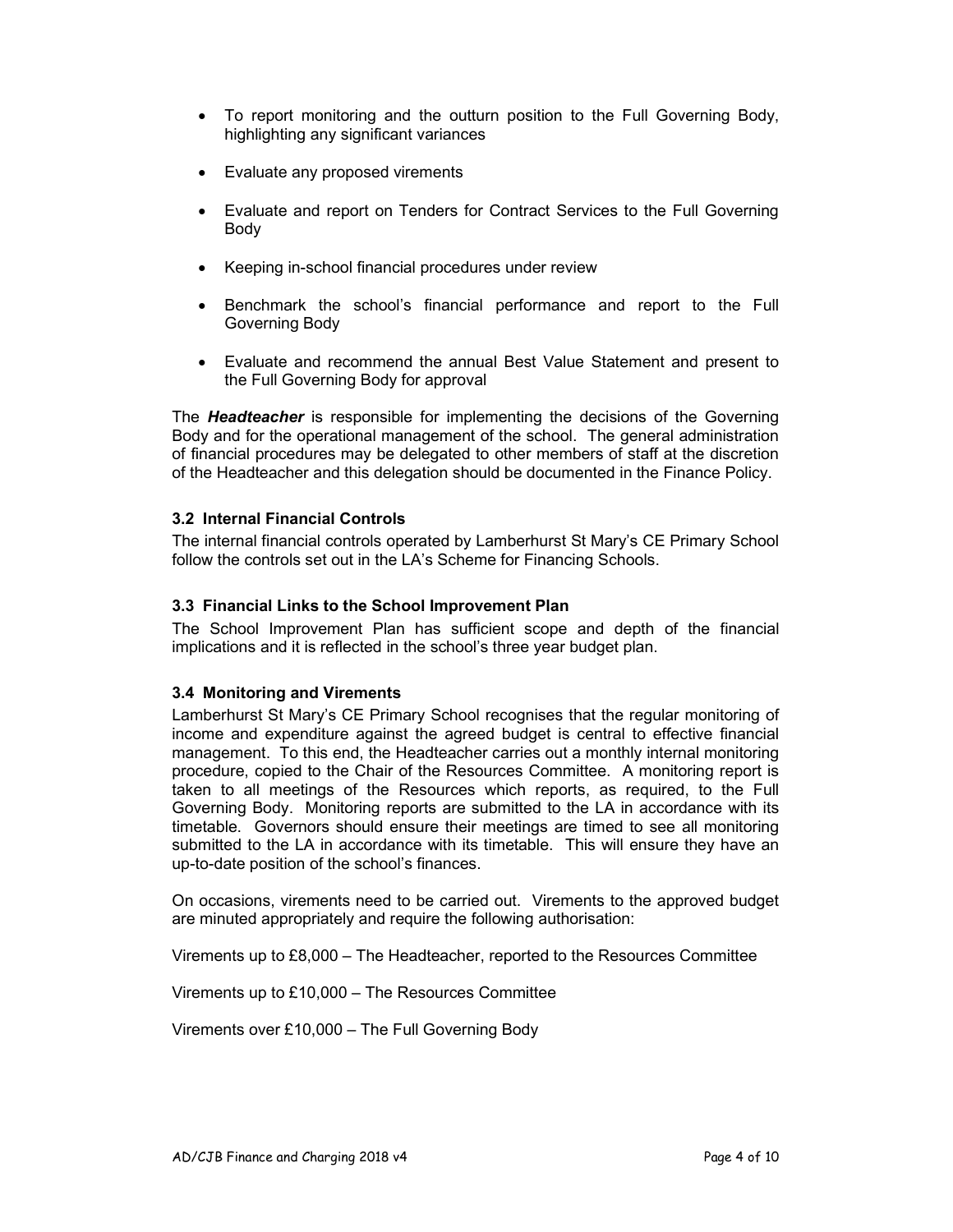#### 3.5 Insurance

#### Lamberhurst St Mary's CE Primary School is insured through the Kent County Council (KCC) 'Safe Hands' Scheme

Lamberhurst St Mary's CE Primary School does not purchase Money Cover through the Safe Hands scheme and therefore recognises that cash is not insured through the LA's insurance policy.

#### 3.6 Purchasing

At Lamberhurst St Mary's CE Primary School, budgets managed by the Headteacher in discussion with Subject Leaders and class teachers who prepare a 'needs budget' for their area of responsibility, which is then approved by the Headteacher in line with the priority needs of the school and the School Plan.

All staff adhere to the school procedures for purchasing items, as laid down in the School's Staff Handbook, paying regard to value for money at all times. The Headteacher or designated deputy authorises all orders and invoices prior to payment.

As a matter of good practice, orders over £1,000 have three quotations sought.

Where the school purchases large items, we adhere to the procedure for Spending the Council's Money as laid down in the Scheme for Financing Schools (www.kent.gov.uk/publications/business/spending-councils-money.htm), in summary:

- For orders in excess of £8,000, but less than £50,000, three written quotations are obtained and submitted to the Resources Committee for approval and report to the Full Governing Body
- For orders in excess of £50,000, no fewer than three competitive tenders are sought and submitted to the Full Governing Body for approval

All of the above will be minuted at the appropriate committee/Governing Body meeting to ensure that the School is seen to be obtaining value for money at all times.

The school does not enter into any Hire Purchase agreements, Finance agreements or Finance Leases.

#### 3.7 Personnel Matters

At the start of every financial year the Headteacher uses a financial planning tool to calculate the salary costs of all members of staff, including increments, where applicable. These details are used by the Resources Committee for incorporation into the school budget planning process.

The Performance Management Committee undertakes an annual review of the Headteacher's salary, and recommends enhancements, if applicable, to the Full Governing Body for approval.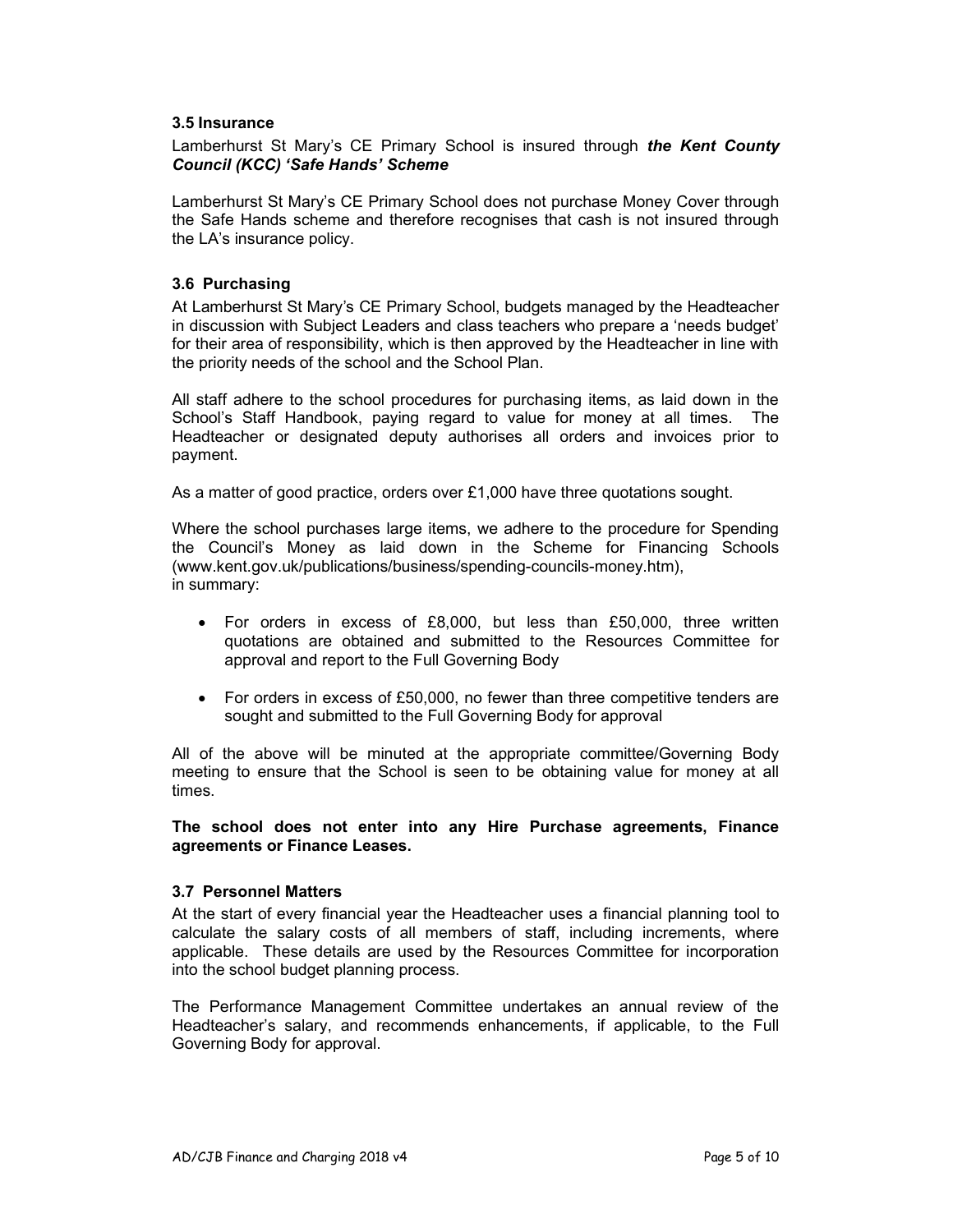The Headteacher undertakes an annual review of all other staff, in accordance with the Governors' Pay Policy and reports to the Full Governing Body. Details of all salaries are recorded as a confidential item in the minutes.

#### 3.8 Payroll Matters

The payroll provider at Lamberhurst St Mary's Primary School is Capita Business Services Ltd, who provides payroll services to the specification laid down by the LA. The Headteacher, or designated deputy, signs off the monthly payroll reports once they have been checked for accuracy.

#### 3.9 Safeguard of Stocks, Stores and Assets

All staff at Lamberhurst St Mary's Primary School are responsible for the security of school assets. Co-ordinators, subject managers and class teachers safeguard their assets and maintain asset registers, which are checked at least on an annual basis and certified by the Headteacher or designated deputy. Other school assets are recorded on a general asset register, maintained and updated by the school office.

Items of value are held in a locked cupboard/cabinet, wherever possible and all items are visibly security marked to deter theft.

Where assets are written off and disposed of, the Resources Committee agrees this on behalf of the Full Governing Body and the agreement is minuted.

Where school assets are loaned to staff or pupils, a loans book is completed and signed when borrowing the item and again when the item is returned.

#### 3.10 Income

At Lamberhurst St Mary's Primary School, the Lettings Policy is reviewed and approved annually by the Governing Body.

Where debts are required to be written off, after every effort has been made by the Headteacher and Governors to recoup the monies, the Full Governing Body will approve up to  $£1,000$ . Approval to write off debts over  $£1,000$  is required in writing from the Schools Financial Services Manager.

Since the LA does not insure for cash held on the school premises, we have agreed a level of cash to be held in school at any one time as £200. Cash will be receipted, recorded and banked promptly at all times.

#### 3.11 The School Bank Account

Lamberhurst St Mary's Primary School operates its school bank account(s) in accordance with the regulations in the LA's Scheme for Financing Schools. The school operates only one current account for the administration of KCC official funds.

Bank account signatories are updated immediately there is a change in staffing and details are copied to the Schools Financial Services as a matter of course.

Bank statements at Lamberhurst St Mary's Primary School are received on a monthly basis and reconciled to the school's local system immediately. The Headteacher or designated deputy signs and dates the bank statement when the reconciliation has been checked.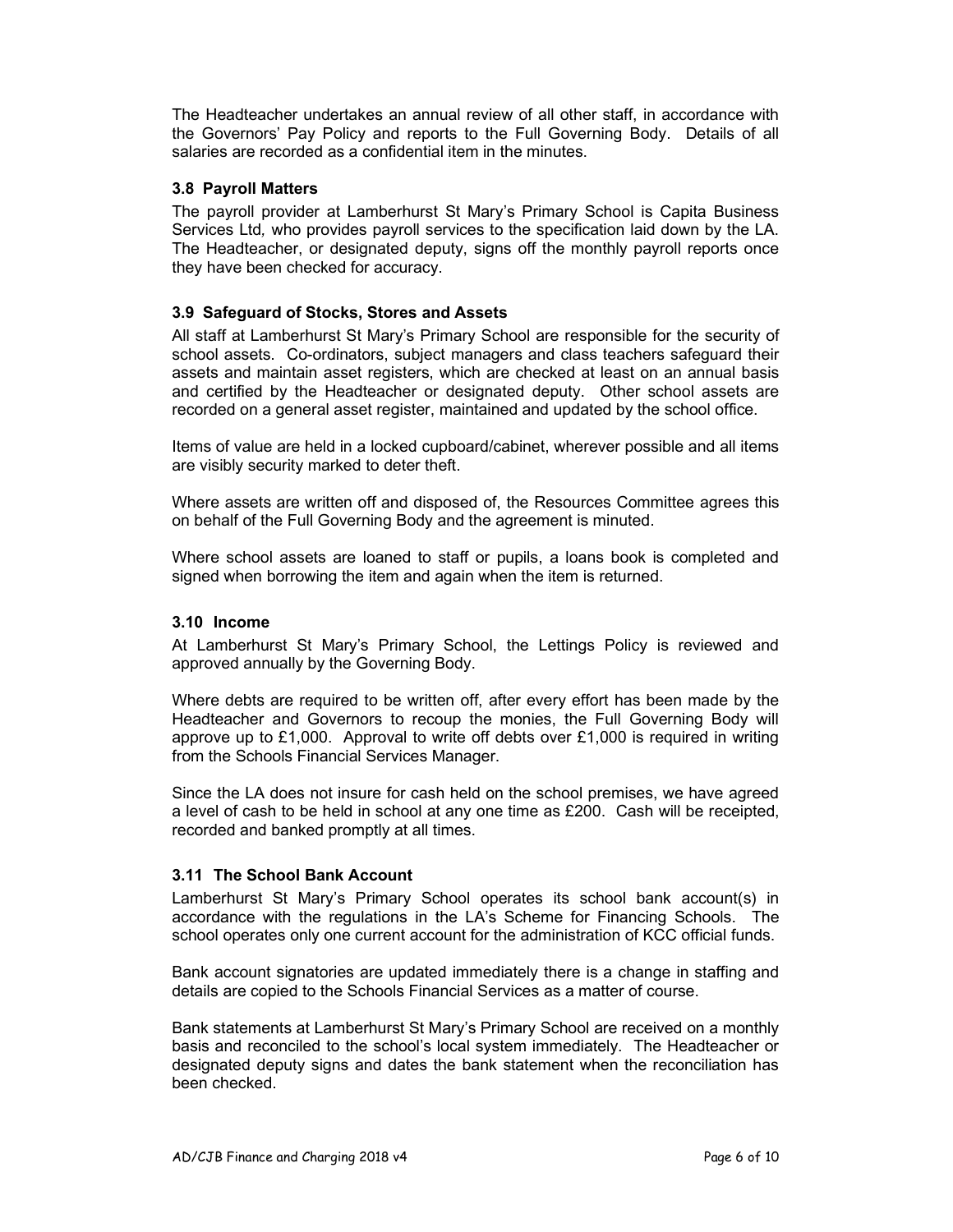#### 3.12 Petty Cash

Petty Cash is not used at Lamberhurst St Mary's Primary School.

#### 3.13 Corporate Cards

Lamberhurst St Mary's Primary School operates an approved Corporate Card in accordance with the LA guidance. The approved user/s is/are staff nominated by the Headteacher. The Headteacher is the nominated approved user. The credit limit for the Corporate card is £1,500. The Corporate Card will be kept in the safe at all times when not in use. Where possible personal credit cards are not used as a matter of course for the purchase of items for the school.

#### 3.14 The Voluntary Fund

All Voluntary fund items are now incorporated into the main school budget as a secure and separate designated budget heading.

#### 3.15 Irregularities

All staff at Lamberhurst St Mary's Primary School are aware of the LA's Whistleblowing arrangements and to whom they should report concerns to. These details are available to staff on the computer 'Teacher Area' of the school server.

#### 3.16 Data Protection

Tenax Schools Trust (as Data Controller) adheres to the GDPR and the Data Protection Act 2018 including paying a data protection fee to the Information Commissioners Office (ICO). Lamberhurst St Mary's Primary School is an Associate Member of Tenax Schools Trust.

#### 3.17 Information Systems

Lamberhurst St Mary's Primary School has a password protection procedure laid down in the staff handbook. Systems are backed up regularly and the backups held securely, virus protection is in place and is updated regularly and the school has a disaster recovery plan for the administration network.

#### 3.18 Financial Administration

At Lamberhurst St Mary's Primary School, two members of staff are trained in the use of the finance software and financial administration procedures, in event of staff absence. We also purchase a support contract through the Schools Financial Services which is reviewed on an annual basis, allowing us the option to purchase additional support, if required.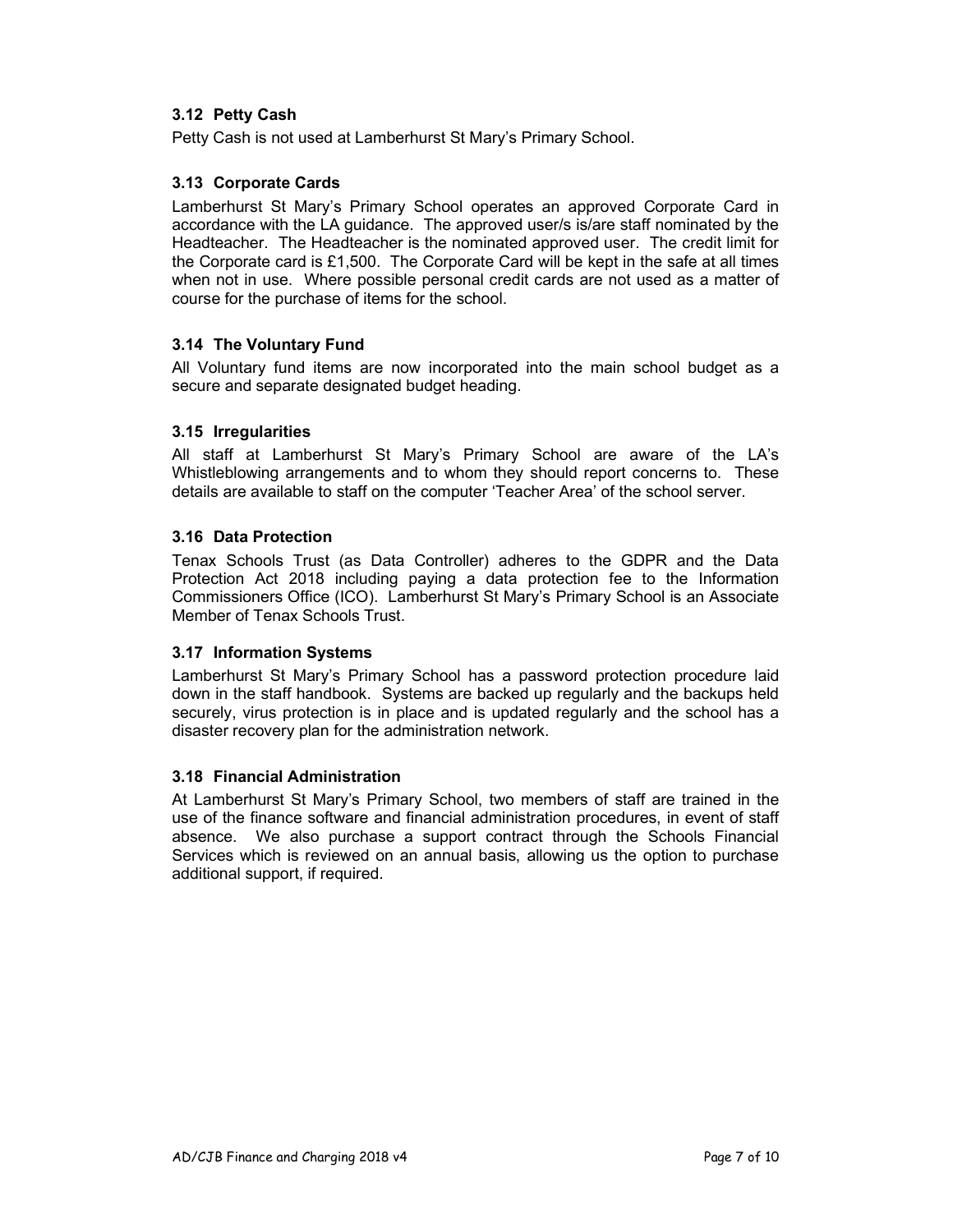## 4. Lamberhurst St Mary's School Charging & Remissions **Policy**

The Governors of Lamberhurst St Mary's School believe that all students should have an equal opportunity to benefit from school activities and visits.

All the education we provide during normal school hours is at no charge to pupils. We do not charge for any activity undertaken as part of the National Curriculum, with the exception of some individual or small-group music tuition and some offsite visits.

#### Voluntary contributions

When organising school trips or visits to enrich the curriculum and the educational experience of the children, the school invites parents and carers to contribute to the cost. All contributions are voluntary. If we do not receive sufficient voluntary contributions, we may need to cancel a trip. Parents who have financial difficulty in making such contributions are invited to speak in confidence to the Headteacher who will try to organise some financial assistance. We do not treat these children differently from any others.

Parents and carers have a right to know how each trip is funded and the school provides this information on request.

The following is a list of additional activities, organised by the school, which require voluntary contributions from parents and carers. These activities are known as 'optional extras'. This list is not exhaustive:

- visits to museums:
- sporting activities which require transport expenses;
- outdoor adventure activities;
- visits to a theatre company;
- school trips abroad;
- musical events.

#### Residential visits

When the school organises a residential visit it may be in school time, or mainly in school time. Charges are made to cover the costs of board, lodging and adventurous activity instruction and equipment. If we cannot raise sufficient funding through these voluntary contributions, the visit may have to be cancelled, and that aspect of the curriculum would have to be covered in other ways.

#### Music tuition

All children study music as part of the normal school curriculum. We do not charge for this. There is a charge for individual or small-group music tuition, since this is an additional curriculum activity, and not part of the National Curriculum. These individual or small-group lessons are taught by peripatetic music teachers. We make a charge for these lessons. We give parents and carers information about additional music tuition at the start of each term.

#### Swimming

When the school organises swimming lessons for children in Key Stage 2, these take place in school time and are part of the National Curriculum. We make a charge for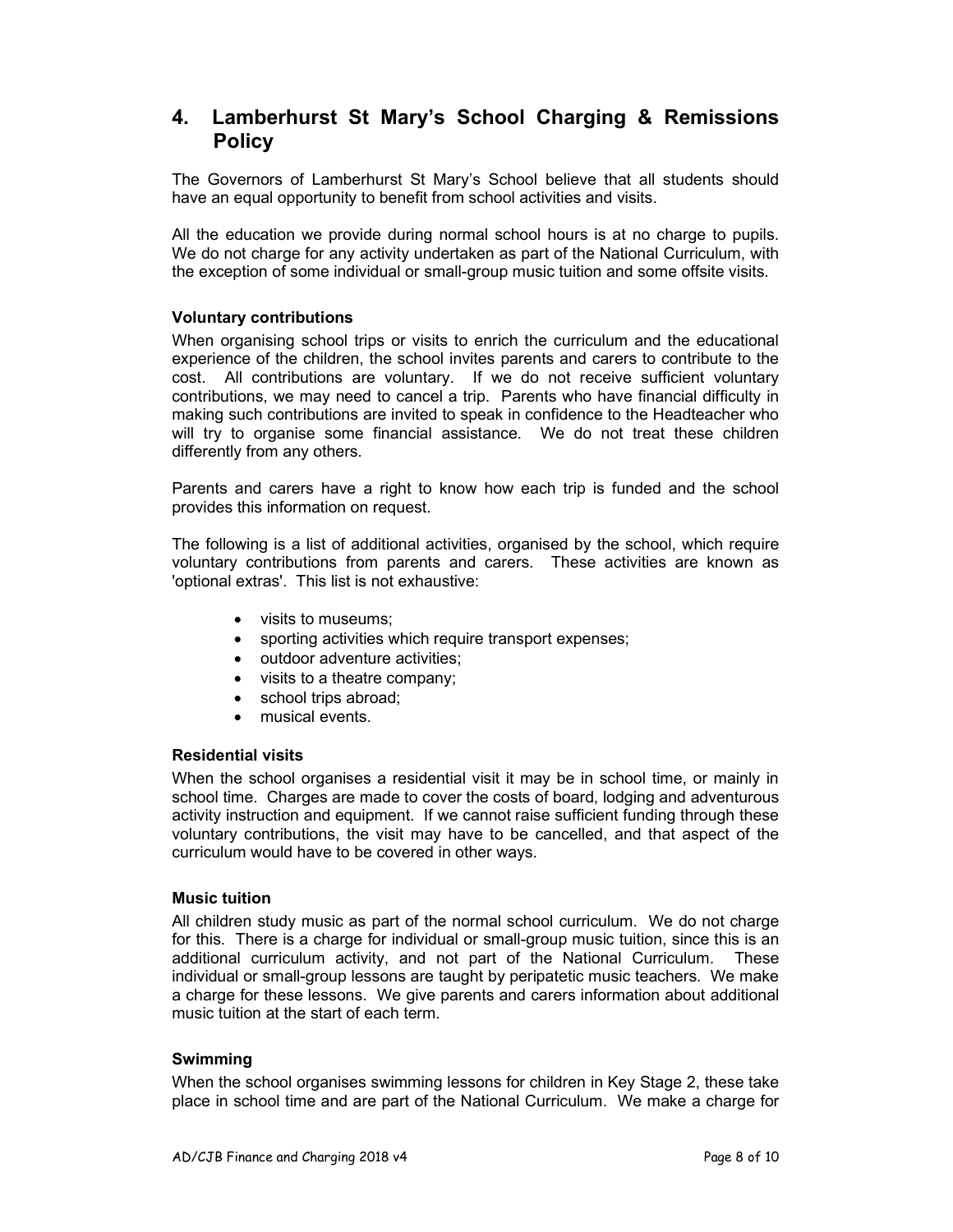this activity, to cover the cost of transport and specialist swimming coaches, however we try to source the pool use free of charge. We inform parents and carers when these lessons are to take place, and we seek the written permission of parents or carers for their children to take part.

#### Breakfast Club and After School Clubs and activities

The school offers a wide range of afterschool clubs and activities and a Breakfast Club which runs every school day morning. These clubs are optional extras and all carry a charge. Support for cases of hardship come through negotiation of free places and financial contributions from benefactors.

Principles of 'Best value' are applied when planning activities that incur costs to the school and/or charges to parents.

The Governing Body are kept up to date via the Headteacher's report in respect of school trips and clubs. Further information relating to charging is available to the Governing Body and parents/carers in the school office.

#### Damage/Loss to Property

A charge may be levied in respect of wilful damage, neglect or loss of school property (including premises, furniture, equipment, books or materials), the charge to be the cost of replacement or repair, or such lower cost as the Headteacher may decide.

## Remissions Policy

The Headteacher or Governing Body may remit in full or part charges in respect of a pupil, if it feels it is reasonable in the circumstances.

The Headteacher or Governing Body may decide not to levy charges in respect of a particular activity, if it feels it is reasonable in the circumstances.

Parents who may qualify for support are those who are eligible for:

- Income Support
- income-based Jobseeker's Allowance
- income-related Employment and Support Allowance
- support under Part VI of the Immigration and Asylum Act 1999
- the guaranteed element of Pension Credit
- Child Tax Credit (provided you're not also entitled to Working Tax Credit and have an annual gross income of no more than £16,190)
- Working Tax Credit run-on paid for 4 weeks after you stop qualifying for Working Tax Credit
- Universal Credit if you apply on or after 1 April 2018 your household income must be less than £7,400 a year (after tax and not including any benefits you get)

Depending on the current personal circumstances of the parents involved, pupil premium grant may be used to remit a percentage of the charges for eligible pupils at the discretion of the Headteacher, where they otherwise would not be able to access the activity.